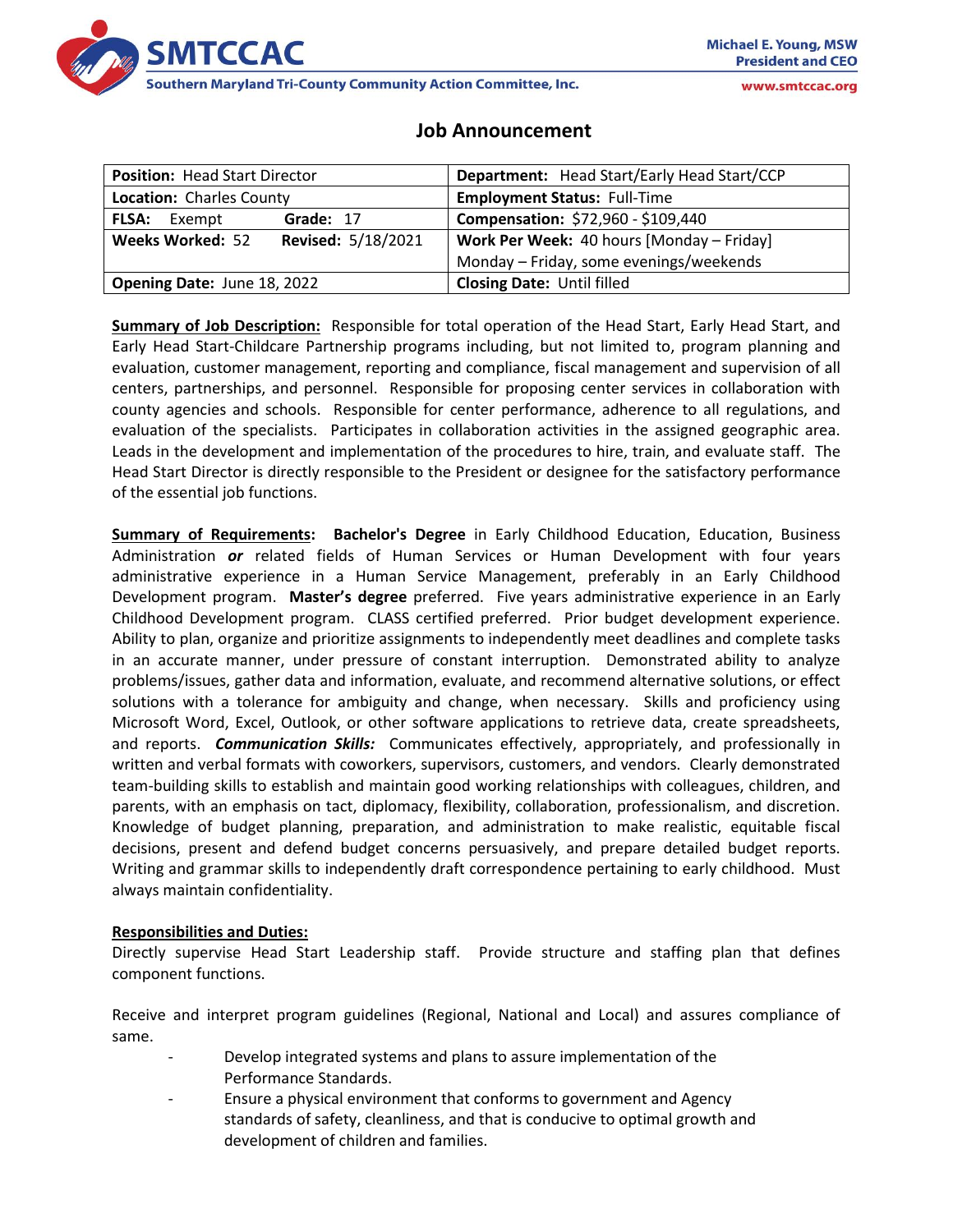Provide leadership to Policy Council by recommending policies, priorities, projects, programs, and budgets that will provide maximum effective approaches to the needs and concerns of the community.

Coordinate with other community organizations for services to children and families in the Tri-County area.

Collaborate with public school system to ensure a seamless transition from Head Start to kindergarten.

Prepare funding applications, monitors, and reports on the use of fiscal resources.

- Responsible for fiscal control of program's finances.
- Negotiate and prepare legal contracts for consultants and rental agreements.
- Provide monthly Financial Reports to Policy Council.

Regularly visit centers to evaluate components of program and determine compliance of guidelines/Performance Standards.

Implement and monitor CAP60.

Assure that adequate records regarding children, families and volunteers are kept accurately, current, and orderly.

Provide a working environment that is comfortable to all staff regardless of position.

Identify and secure funds for program operations, expansion, and continuation.

Prepare monthly programmatic and any reports required by funding sources.

Participate in internal and external monitoring reviews.

Oversee the human resources process at centers.

- Determine the staffing needs for each center.
- Ensure timely hiring of center staff.
- Ensure center staff training, mentoring, and evaluation.
- Assist in the development and implementation of training plans for the program and component staff.

Ensure coordination of all content areas at the center level.

- Participate in the development of content area policies, procedures, and work plans.
- Ensure effective communication between central office and center staff.
- Schedule and conduct monthly staff meetings.

Develop and maintain collaborative partnerships in the community.

- Develop working relationships with key personnel in other agencies and the public school.
- Attend interagency meetings.
- Facilitate and implement projects with other agencies.
- Perform compliance oversight of CCP partners to ensure Head Start Performance measures are met.
- Identify and develop a partnership pool of potential childcare partners for CCP Program
- Maximize program resources across Early Head Start and CCDF to support effective CCP partnerships expand high-quality early learning opportunities for working families with low-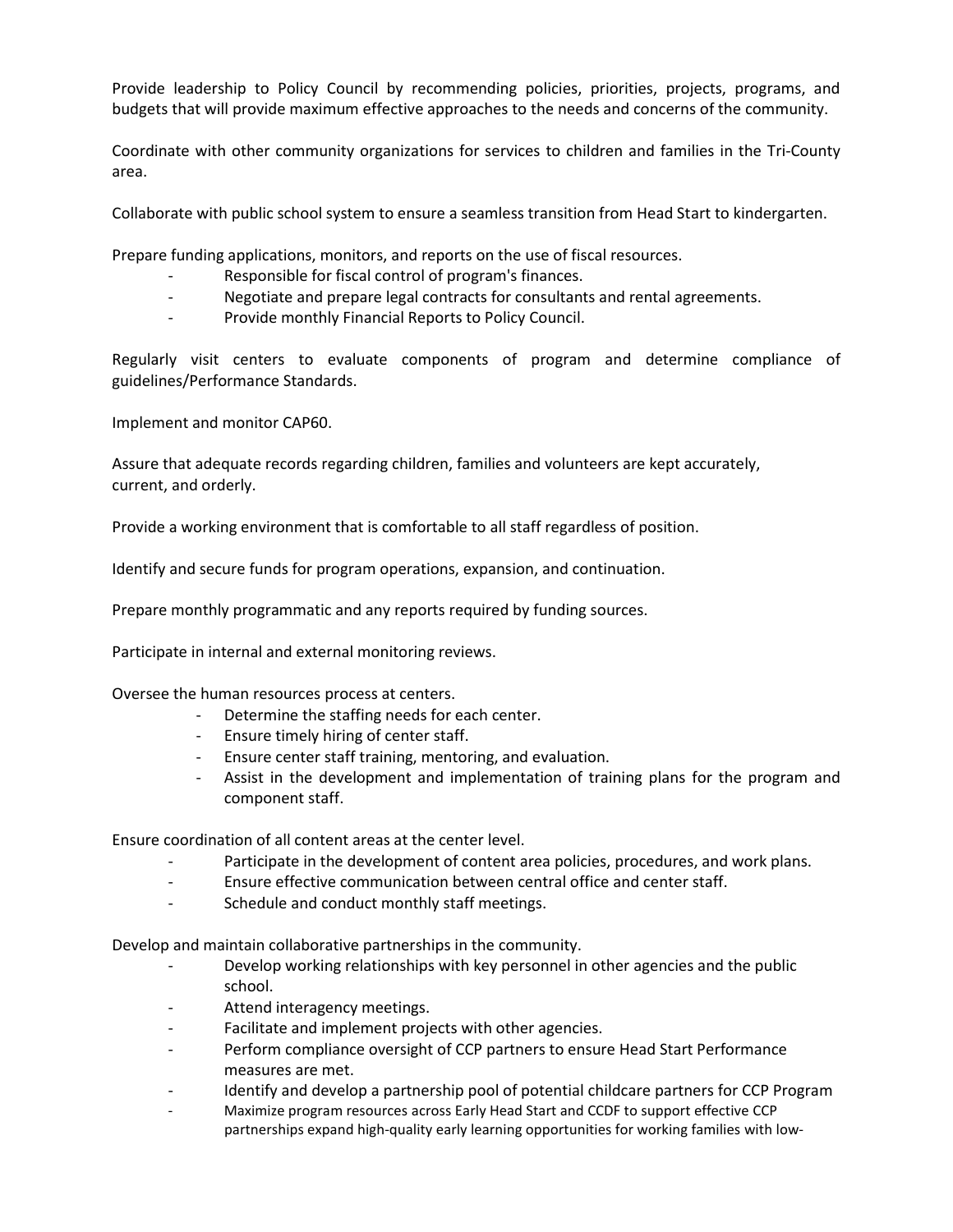income.

Supervise and support the Specialists.

- Hire, train, mentor and evaluate Coordinators.
- Provide and/or obtain training for Coordinators in supervision and management.
- Meet with each Specialist at least monthly to review any staff or site concerns.
- Review file checklists at each center and the files of the Coordinators.

Oversee the effective operation of each Head Start Center.

- Visit each center monthly.
- Discuss any concerns with Specialists.
- Receive and review monthly Coordinator reports.
- Provide monthly summary report to President or designee.

Assist Specialists in development of management systems.

- Lead in the development and yearly revision of the Human Resources work plan.
- Assist in the development of personnel policies.
- Attend the Policy Council Human Resources Committee meetings.
- Assist in the development of the Management Systems and Procedures work plan.
- Assist in program planning.
- Participate in the program self-assessment.
- Participate in developing strategic plan goals, objectives, and strategies.
- Submit requested monthly data and information.

Develop and maintain collaborative partnerships in the community.

- Develop working relationships with key personnel in other agencies and the public school and community.
- Attend interagency meetings.
- Facilitate and implement projects with other agencies.

Lead in the licensing of centers with the Office of Child Care.

- Arrange for needed inspections.
- Maintain files for each center.

Supervise Education and Disabilities Coordinator, Health and Safety Coordinator, and Social Services Director.

Other duties as assigned.

## **Licenses or Certificates:**

CLASS; CPR and First Aid.

## **Special Requirements:**

State and Federal Bureau of Investigation Criminal Background Check, National Sex Offender Public Registry Check, Physical, Tuberculin PPD Tine Test at time of employment, and annually, or by physician requirement, thereafter, and Pre-Employment, Random, Post-Accident Drug and Alcohol testing.

## **Physical Demands:**

Work requires moderate physical effort and ability to lift pre-school children and/or up to 50 lbs. unassisted. Persons who work with children are expected to participate fully in a program for active